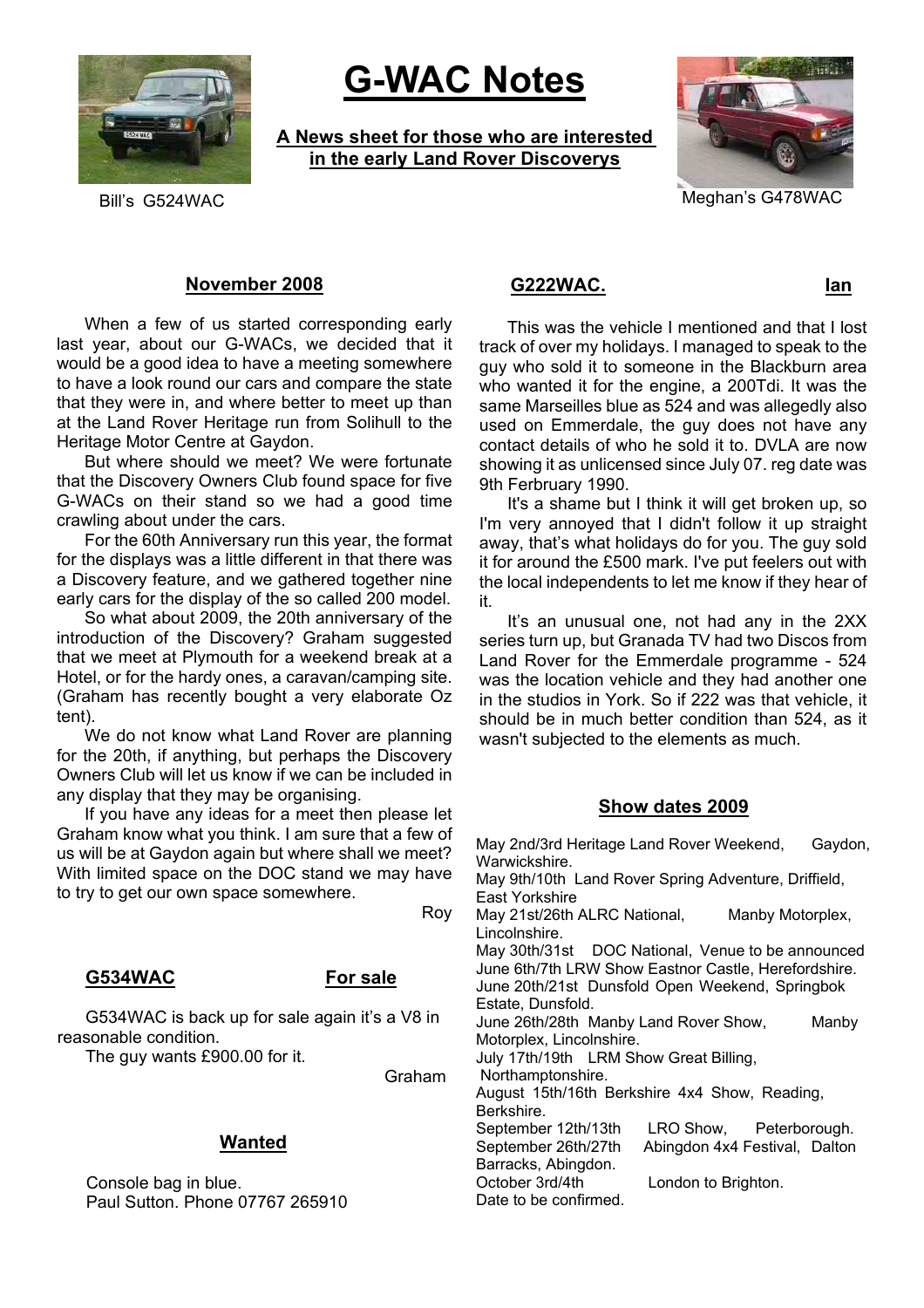# **G603WAC Graham**

# **Current known owners. @ 28.11.08**

Somewhat sad to report that whilst taking 603 to my friend's body shop for a makeover, when it was involved in a collision and ended up with a Peugeot 406 buried under and into the back end.

Not my fault and no one hurt but the Peugeot is sure to be written off. Estimate for repairs is over £3 grand.

Well after almost a month of waiting I finally managed to secure the damaged 603 for £100! So with a cheque on its way now for the balance, I can proceed with the body repairs.

Well in fact I got that fed up of waiting that I have



done the offside inner wing repair now - I just have under the battery tray to do, and then it's going to have the bodywork done for the 20th Birthday next year.

| C742HUH           | Charles Whitaker.            |
|-------------------|------------------------------|
| G226EAC           | <b>Discovery Owners Club</b> |
| G279WAC           | Neal                         |
| G302WAC           | Sandy Andrews                |
| G310WAC           | Mark Simpson                 |
| G406WAC           | Andy Baker.                  |
| G410WAC           | Robin Jeffery                |
| G463WAC & G480WAC | lan Rawlins.                 |
| G465WAC           | Roy Preston.                 |
| G469WAC           | Dan Hadley                   |
| G470WAC           | Frank Elson.                 |
| G478WAC           | <b>Meghan Timmins</b>        |
| G486WAC           | John Capewell.               |
| G488WAC           | Paul Sutton.                 |
| G482WAC           | Nick Davis                   |
| G490WAC           | Rob Ivins                    |
| G510WAC           | Nick Prior                   |
| G524WAC           | Bill Jones.                  |
| G526WAC           | Peter Wykes                  |
| G511WAC           | <b>Colin Crossley</b>        |
| G534WAC           | Steve Brindley               |
| G563WAC           | David Spirett                |
| G603WAC           | Graham Bethell.              |
| G610WAC           | <b>Gary Timmins</b>          |
| G711YRY           | <b>Peter Hares</b>           |
| H871EWK           | Mark Hardwick                |
| A.L<br>п.         |                              |

### **Other known cars**

G401WAC G457WAC G477WAC G482WAC G496WAC G521WAC G525WAC G602WAC G640WAC



How many eco friendly euro boxes will be still going strong after almost 20 years and 204,000 + miles? 603 has twice been a CAT-C total loss and will still be a head turner as they pass you by (if you like Land Rovers of course!)

I have now secured dry storage at work FOC, so that's the storage sorted as well. I am still toying with the idea of a shamel by refinishing the whole car in Camel livery. It just depends how far my £900 will go towards it.

# **G610WAC Garry Timmins**

I have just bought this one. Will give you some details for next month.